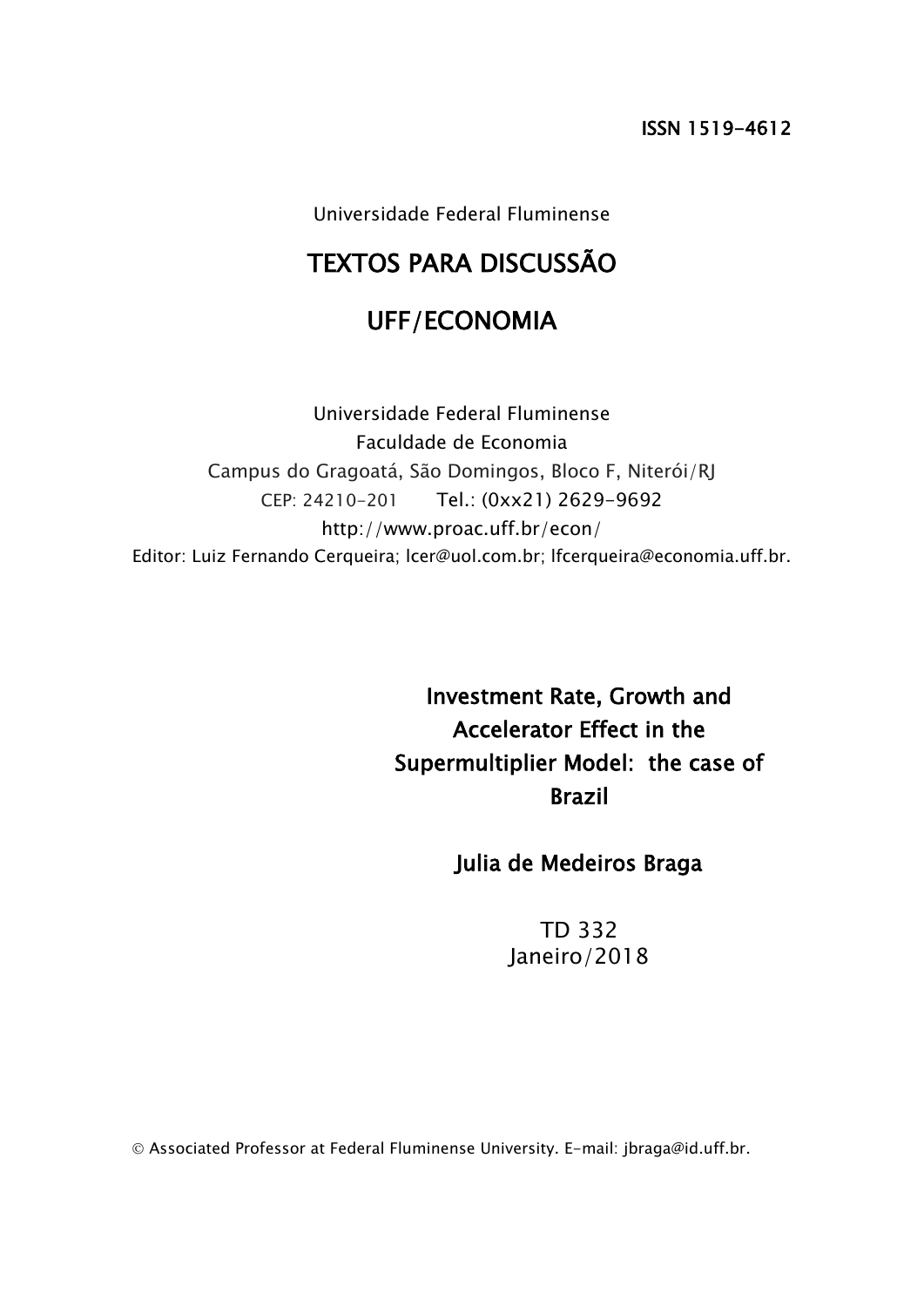

## ABSTRACT

This paper investigates the role of demand in the productive investment evolution in the Brazilian economy. First, it assesses the long-run relationship between investment rate and GDP growth, taking annual data since 1962 until 2015. We then construct a "Final Demand" index and estimate its impact on productive investment growth rate, taking quarterly data since 1996q1 until 2017q2, highlighting a shift in the aftermath of the 2008 world economic crisis. The results support two hypotheses of the Supermultiplier model of Freitas and Serrano (2015) and Serrano, Freitas and Behring (2017) for the Brazilian economy: 1) non-capacity creating expenditures lead productive investment; 2) there is a very slow adjustment of the investment rate to demand growth, as described by the flexible accelerator process.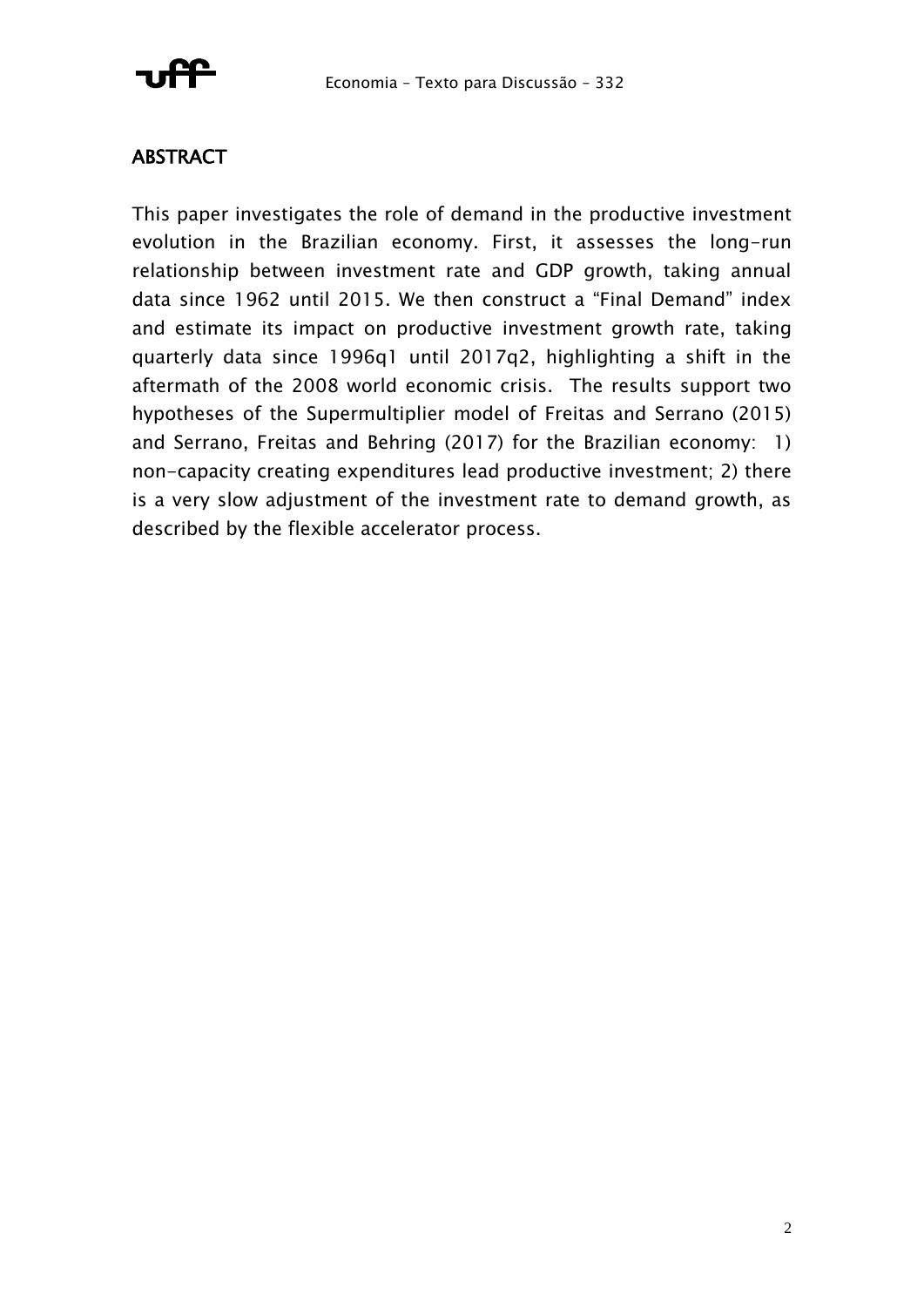

### **I Introduction**

In 2014 Brazil entered one of the deepest recession of its history, for some the deepest. Brazil suffered a cumulative loss of output leading unemployment almost to double in only four years (ranging from a level of 7% in 2014 to 13% in 2017). A combination of contractionary policies together with world economic depression resulted in a plunge in aggregate demand (Rossi and Mello, 2017). Some states declared public calamity and financial bankruptcy and some even experienced social chaos, like Espírito Santos. In 2017 GDP has started a sluggish recuperation and 2014 GDP level it's not going to be achieved before 2020, even with optimistic forecasts. This scenario motivates our study on the role of demand to economic growth.

The objective of this work is to investigate the accelerator effect in the Brazilian economy, based on the so-called Supermultiplier model. For this purpose, we first analyze the investment rate (in productive capital) and product growth rate, proposing a long run relation between them. With a higher frequency data and a shorter window of time, the second part is a study about productive investment growth and demand growth, which can be seen a short run or cyclical relation.

We adopt a Sraffian version of a Supermultiplier model, as proposed by Serrano, Freitas, and Behring (2017), inspired by the seminal work of Serrano (1995, 1996). The model is a generic demand-led growth model with exogenous distribution of income, in the sense that any autonomous component of the demand (exports, government expenditures, autonomous business expenditure, including R&D and managerial expenses, autonomous consumption, financed by credit to consumers and accumulated wealth) can push the final growth, without necessarily being associated to a specific kind of distribution result.

We opt to econometric tools that consider possibility of structural breaks in the estimations, appropriate to Brazilian time series.

Section 1 address a brief theoretical revision of the Supermultiplier model. Section 2 introduces the long run relationship between investment rate and growth in the Brazilian economy, taking annual data since the 1960's. In section 3 we discuss the accelerator effect of the so-called "Final Demand" on productive investment, taking quarterly data of the last three decades (1990's, 2000's and 2010's). Section 4 provides the main conclusion of the paper.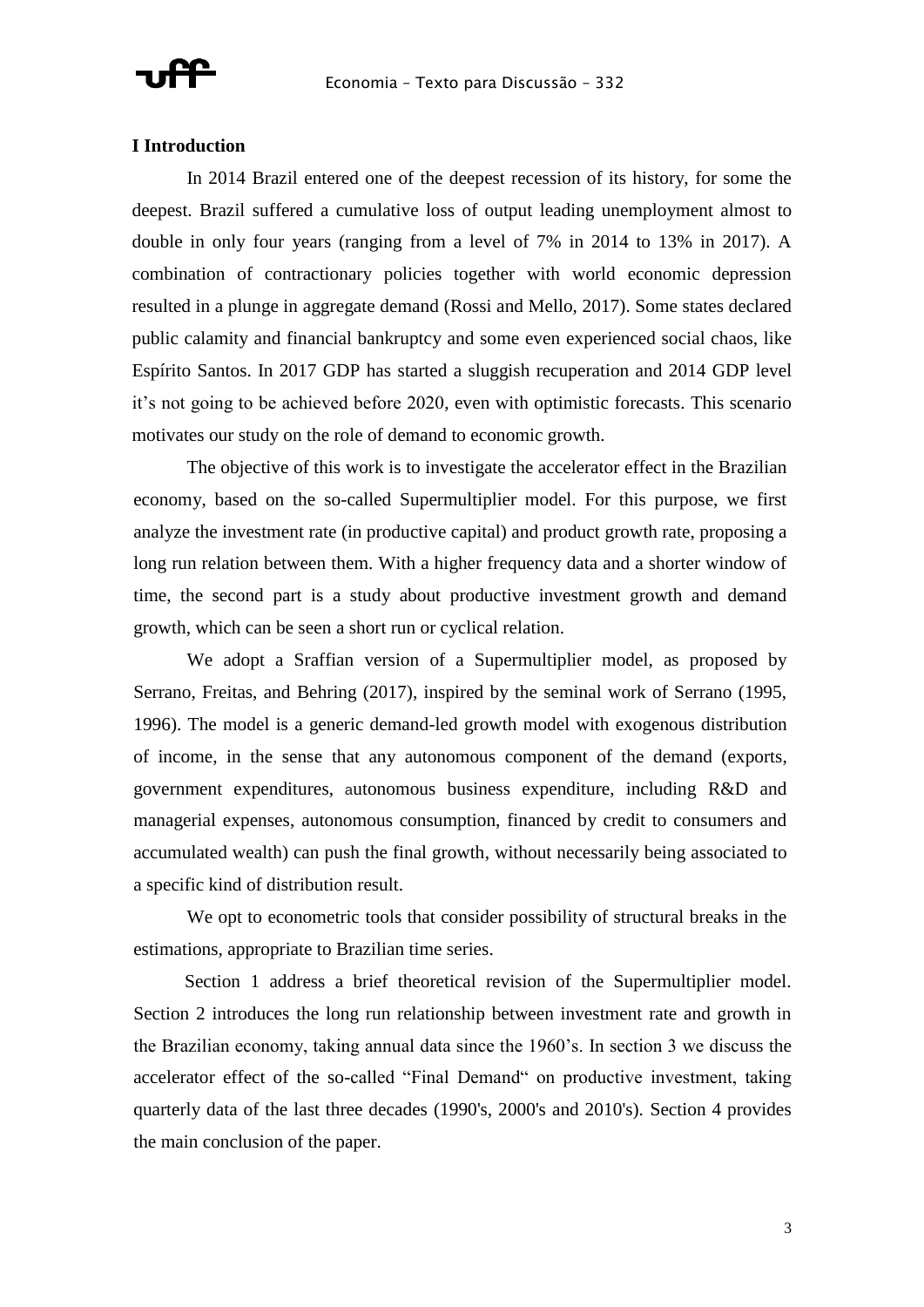

### **II Supermultiplier Model**

The Supermultlier effect, as is well known, is the combination of the expenditure multiplier in a consumption function with an accelerator investment function. Freitas and Serrano (2015) and Serrano, Freitas and Behring (2017) provide a robust theoretical fundament to a long run demand-led growth model, that has the Supermultplier effect. The model states that economic growth depends on the existence of autonomous non-capacity-creating expenditures and implies a positive relationship between the investment rate and the (expected) rate of growth of the economy. Accordingly, capitalist competition enforces a gradual adjustment of productive capacity to demand while the rate of utilization of the capacity tends to its normal level, even with the distribution given exogenously.

An equivalent, but more restricted, form of the Supermultiplier derived from the Neo-Kaleckian tradition can be found in Allain (2013) and Lavoie (2013). Freitas and Serrano (2015) and Serrano, Freitas, and Behring (2017) provide a formal proof of the stability of the model, overcoming the Harrodian instability, by using a flexible accelerator. Neo-Kaleckian models either don't have the long run relation between investment rate and the growth of demand or, when an accelerator mechanism is included, the model doesn't obtain stability, in the sense of Harrod's (see Freitas and Serrano, 2015).

In the seminal work of Serrano (1995, 1996) investment level depends on the expected effective demand  $(D+1)$  and on the current technical conditions of production (by 'the' normal capital-output ratio (*v*):

 $I = vD_{+1}$ (1)

Authors suppose that production is carried out with circulating capital only, ignoring fixed capital. By contrast, the model in Cesaratto, Serrano and Stirati (2003) follows the practice, usual in Keynesian models, of ignoring circulating capital. In this formulation, (gross) investment is a function of the expected average rate of growth of normal effective demand  $(q_e)$ , the replacement coefficient  $(d)$  and the capital-output coefficient, under normal utilization of the capacity, ( *v* ):

 $I = V(\delta + g^e)Y$  $(2)$ 

What these versions have in common is the dual character of productive investment, that is both a component of the aggregate demand and also an expenditure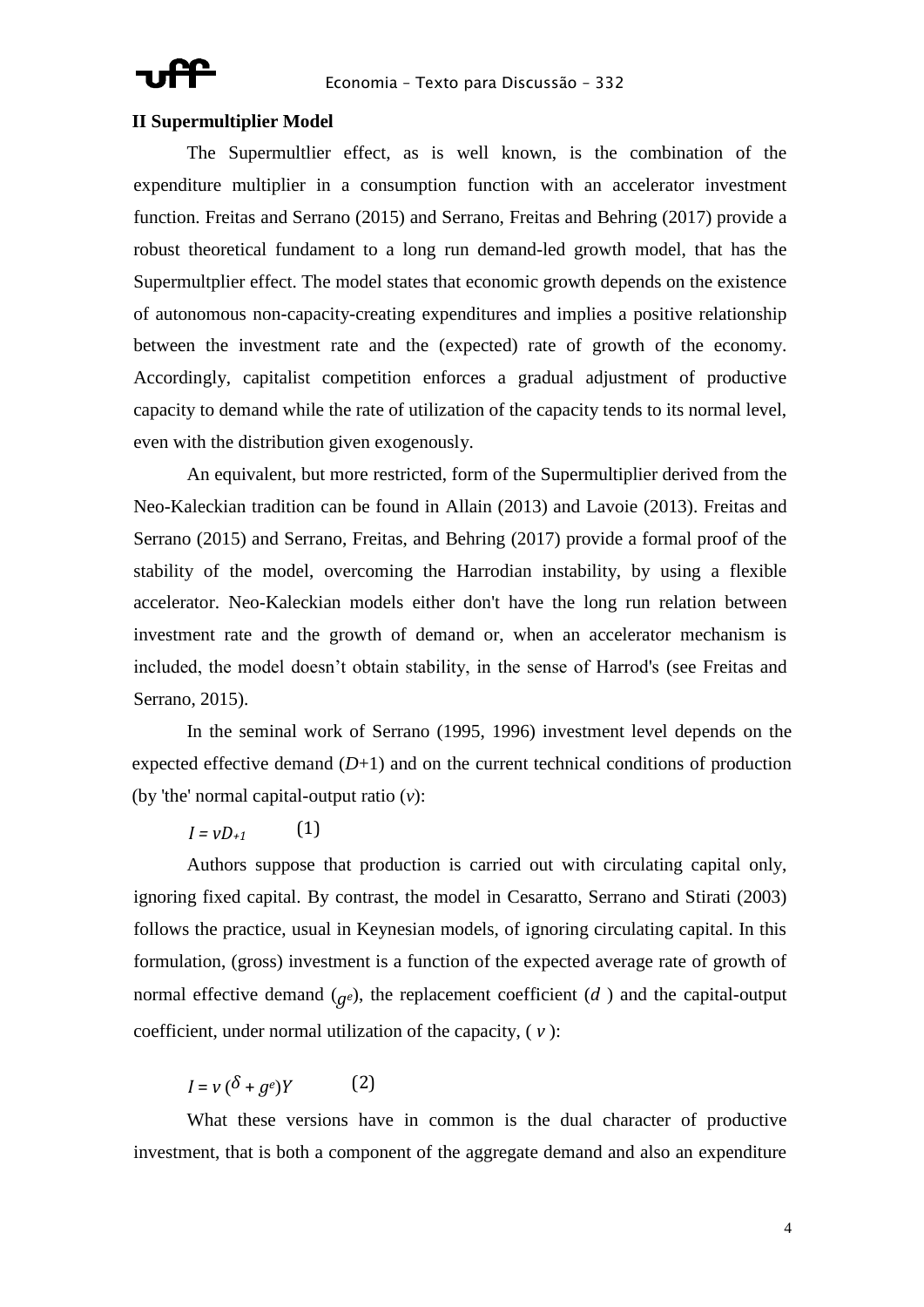

that creates productive (or supply) capacity in the economy. In equilibrium, the rate of equilibrium investment is given by,

$$
I / Y = v \left( \delta + g^e \right) \tag{3}
$$

The long-term equilibrium investment rate will depend on technological changes affecting the capital-product ratio and the depreciation rate and by changes in  $g^e$ . *.*

After each current growth rate period, capitalists revise their expectations, as in Chenery flexible accelerator (Chenery, 1952), in a slow adjustment of the expected to the current growth rate:

$$
g^{e}t = g^{e}t + 1 + \beta (g^{e}t - g^{e}t - 1)
$$
 (4)

in which  $g_{e_{t-1}}$  denotes the expectation of demand growth a period ago and  $(g_{t-1} - g_{e_{t-1}})$ , an error correction mechanism between the expected and actual rate of demand growth of the past period. The flexible accelerator coefficient ( ) is a small number ranging from zero to one ( $0 < \beta < 1$ ). In the long-term equilibrium  $g_{e_t=g_e} t_1$  and it's equal to the growth rate of autonomous non-capacity generating expenditures *g* .

To Freitas and Serrano (2015) elaborate another version for a flexible accelerator, or the capital stock adjustment mechanism, using the marginal propensity to invest (h), that varies to adjust current utilization capacity  $(u)$  to its normal level  $(u)$ :

$$
I_t = h_t Y_t
$$
 (5)  

$$
(I_t/Y_t) = h_t
$$
 (6)  

$$
dh/d_t = h t \gamma (u_t - \mu)
$$
 (7)

in which,  $\gamma$  is a model adjustment (positive) parameter. In the steady state there is a positive relationship between the growth rate and the rate of investment:

 $h^* = (v/\mu) (q^2 + \delta)$ . (8)

This endogenous determination of the investment rate is due to the existence of autonomous non-capacity creating expenditures, that allows marginal and average propensity to save to have distinct values. Average saving rate adjusts to the investment rate, without any change in the marginal propensity to save, which is exogenously determined by the distribution.

In Serrano, Freitas and Behring (2017) the flexible accelerator is as follow:

$$
h_{t}=vg^{e}t \qquad (9)
$$
  

$$
g^{e}t=g^{e}t-1}+(g_{t-1}-g^{e}t-1) \qquad (10)
$$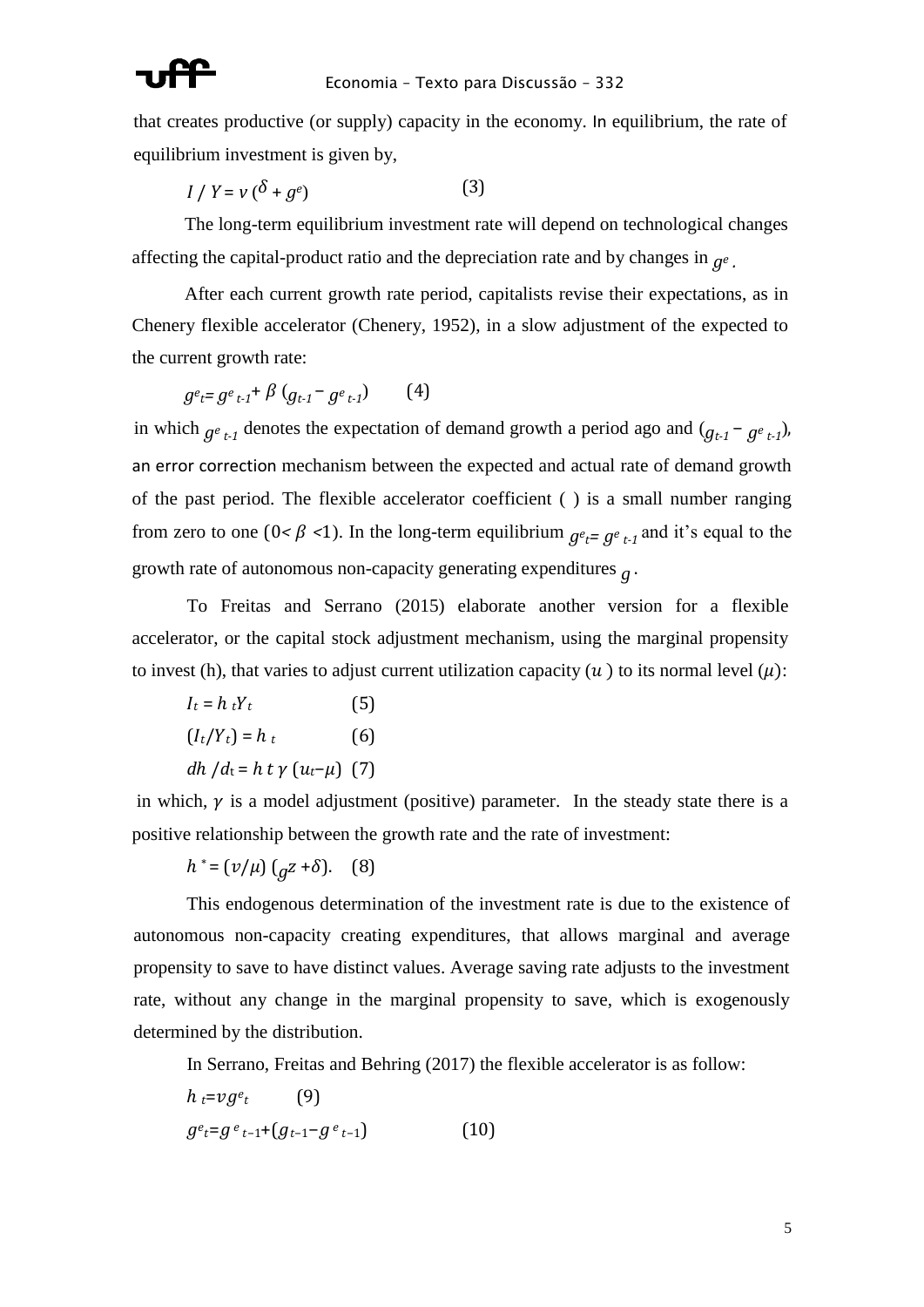where  $0 \le \beta \le 1$  is an adjustment parameter in the equation of (adaptive) expectation formation, similar to the equation (4).

Under the restriction that the aggregate marginal propensity to spend, both in consumption and investment, remains lower than one during the adjustment process, the equilibrium of the Sraffian Supermultiplier is dynamically stable. There will be a tendency for the investment share to adjust itself to the trend rate of growth of demand, which will be equal to (and determined by) the rate of growth of autonomous expenditures:  $g^e = g^* = g$  and  $h^* = v_g z$ .

In conclusion, all versions of the Supermultiplier implies a positive relationship between investment rate (determined by) the rate of growth of the demand, at steadystate. The only thing that varies is the explanation for the convergence process.

In this framework, technical progress can influence by changing capital-output and replacement coefficients, which alter the magnitude of the propensity to invest. It is also worth noting that R&D expenditures are considered an autonomous component of demand so, theoretically, can also push growth (see Cesaratto, Serrano and Stirati, 2003).

### **III Investment Rate and GDP growth long-run relationship**

The lack of disaggregated data of gross investment in Brazil makes the empirical analysis of growth knotty. Working with aggregate Gross Fixed Capital Formation (GFCF) can be misleading, since the economic motivation for residential investment in structures, for instance, are very different from those taken by a company to expand its capacity. As shown by Hamilton et al. (2016), in last decades of the Brazilian economy, gross investment in structures has a completely different pattern from investment in equipments.

Luporini and Alves (2010) make a survey on the empirical research about investment in Brazil. Authors also estimate an investment function and conclude that demand variables have positive and significant coefficients, whereas cost variables are not statistically relevant. Several of them, adopt private investment series and aim to investigate crowding-out effect. Santos et al. (2014) and Feijó, Corrêa and Braga (2017) concludes that public investment is positively correlated to private investment, rejecting the crowding out effect. Avancini, Freitas, and Braga (2015) found evidence of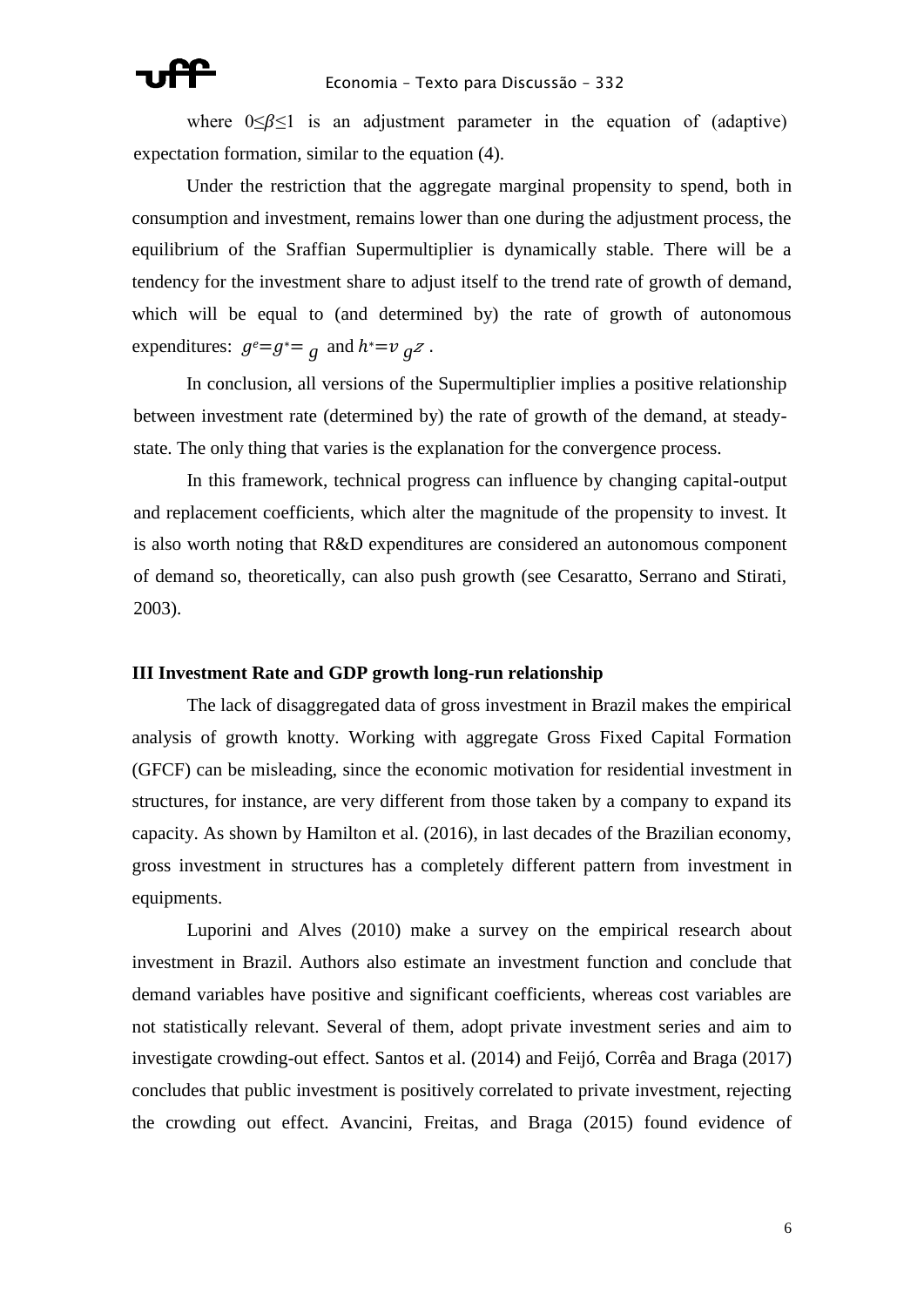

<u>.</u>

investment rate being positively determined by GDP growth, using quarterly data from 1996 to 2014.

A meticulous research on the Capital Flow Tables (Miguez et al., 2014) has shed some light on investment data relating GHCF by sector with GHCF by product. In this work, it is used GFCF specific for equipments, as a proxy for the expenditure that directly creates productive capacity for the private sector of the economy. As shown by Miguez et ali. (2013), the major responsible for this kind of GFCF are non-financial companies (comprising approximately 90% of the total), so it's mainly a private investment (see Table 3 of Hamilton et al., 2016), as it should be, in the supemultiplier model.

The investment rate series is built by Gross Fixed Capital Formation (GFCF) specific for equipments (or "machinery and equipment", as it's classified in Brazilian data) as a percentage of GDP. This investment rate and also the Real GDP rate of growth are annual series started in 1962 and ending in 2015, taking the National Accounts of IBGE as the source<sup>1</sup>. The graph 1 shows that these series have a common movement in the long run. Both increase in the mid-1960s, in the Brazilian economic miracle, until the world oil crisis in 1973. Both tend to head down since then, passing through the so-called lost decade of the 1980's, until Brazilian economy reaches monetary stability in 1995. This seems to be a turning point where investment rate changes average level, higher than the past. From 2003 on it rises proportionality faster than would be justified by the pace of GDP growth. After 2008 great world economic crisis, despite the outlier reaction of 2010, GDP growth starts to decline, reaching a negative range in 2015, when investment rate also starts to fall.

<sup>&</sup>lt;sup>1</sup> GDP real percentage change in the year was taken from Brazilian Central Bank Time Series Management System (code 7326), The GDP at current prices in Brazilian currency (R\$) (code 1207) also from this website was used to construct the Investment Rate. In both cases, Instituto Brasileiro de Geografia e Estatística (IBGE) is referred as the main source. GFCF in equipment at current prices were taken from Annual National Account (IBGE) 2010, from 2010 to 2015 (last data available). From 1962 to 2009, using Annual National Account (IBGE) 2000 as the primary source. The proportional variation was used to match the Annual National Account (IBGE) 2010 level.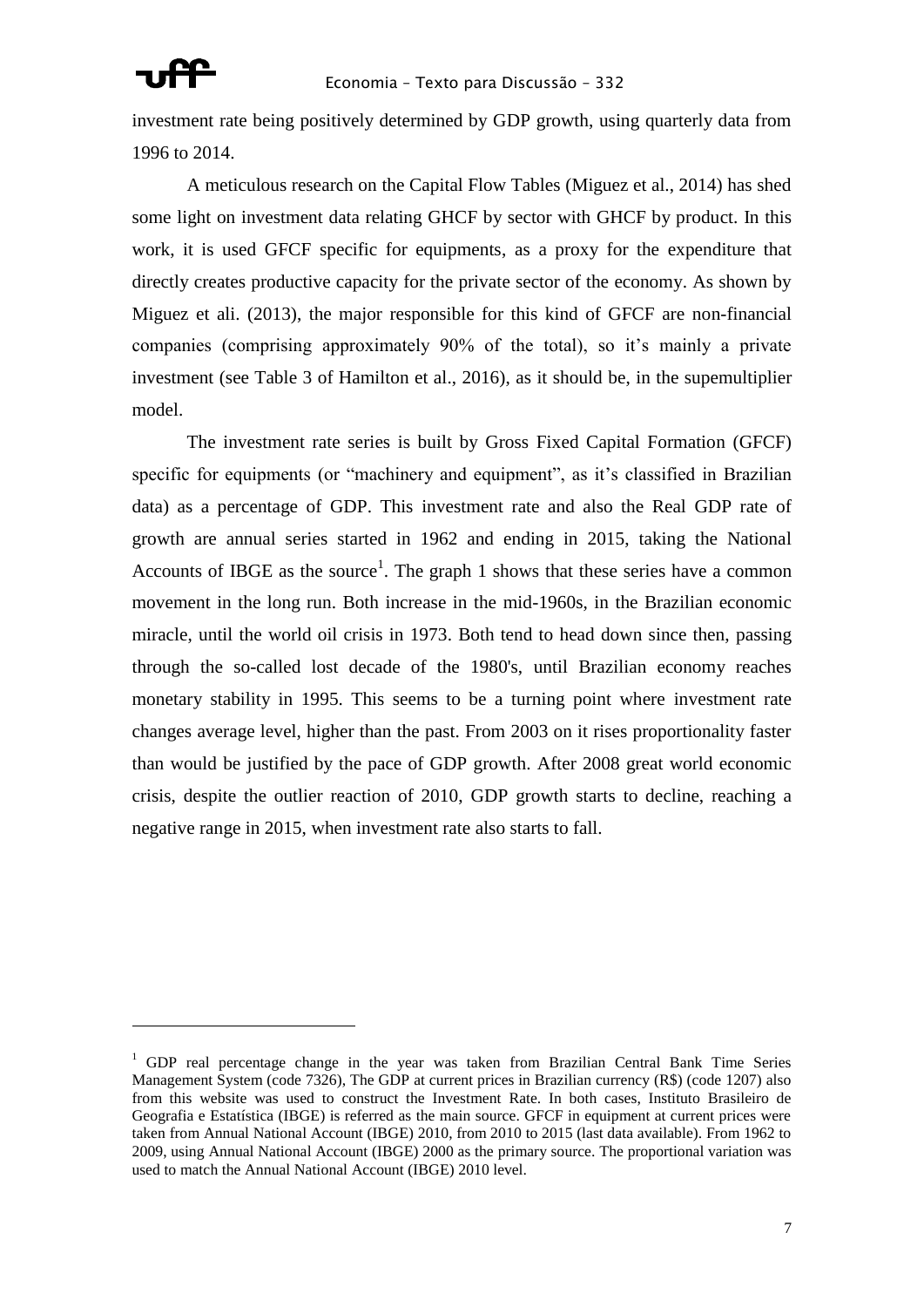





Since this series can suffer from structural breaks, the unit root test used is the Lee e Strazicich (2003) with two breaks endogenously chosen with maximum lag as suggested by Schwert (1989) and general to specific t-test for the lag choice. Rejection of unit root hypothesis is robust to the determinist type of variable in the test (either level or also a linear trend variable). The real GDP annual rate of growth is also stationary (Table 1).

### **Table 1**

### **Lee Strazicich Unit Root Test**

|                                                                              | <b>Investment Rate</b> | <b>GDP</b> growth |
|------------------------------------------------------------------------------|------------------------|-------------------|
| L & S Statistic:                                                             | $-6.05$ ***            | $-5.265$ ***      |
| Critical values for the test statistic:                                      | 1% 5% 10%              |                   |
|                                                                              | $-4.54 - 3.84 - 3.5$   |                   |
| Determinist regressors: level                                                |                        |                   |
| Indicates rejection of the unit root null hypothesis on 10% *, 5%** or 1%*** |                        |                   |
| General to specific method to the lag choice                                 |                        |                   |

Exogeneity is tested by Wald test from a VAR specification, either with dummy variables to model breaks or without them. The dummies are chosen by Bay Perron (2003) test for the year of 1973 (probably related to the oil crisis) and 1995 (that marked the beginning of monetary stability in Brazilian economy). A VAR with just one lag is not sufficient to cope with residual correlation, so we opt for a VAR with two lags. Dummies are statically significant (1995 were significant at investment rate equation while 1973 were significant at GDP equation). The test results are shown in table 2 and indicate a direction of causality from the GDP growth to the investment rate. The result of the exogeneity test with the dummies points a stronger direction of causality.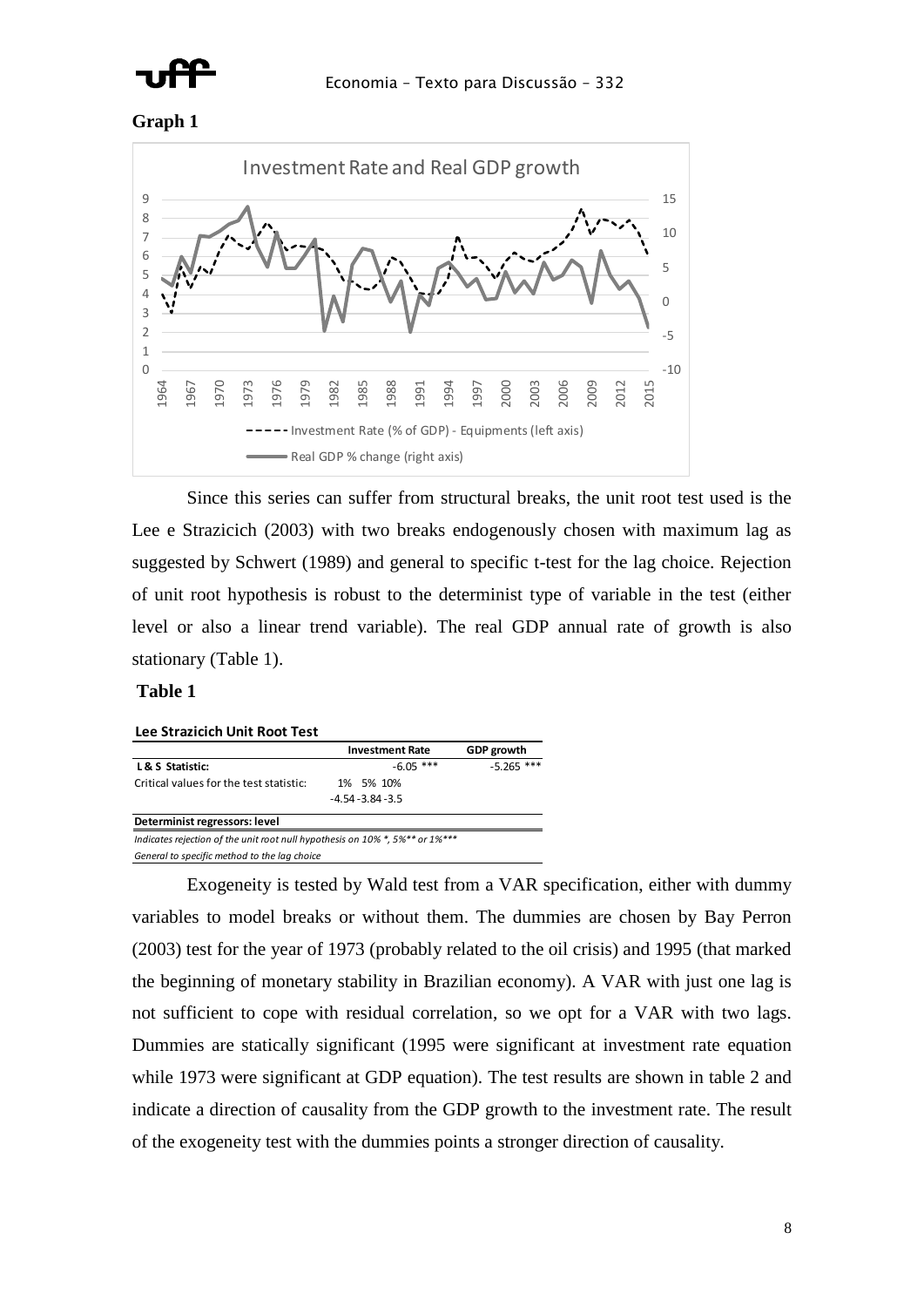

### **Table 2**

| <b>Dai I CHOILIVIAILIPIC DI CARS TCSL</b>                                             |                                   |                                      |
|---------------------------------------------------------------------------------------|-----------------------------------|--------------------------------------|
| <b>Break Test</b>                                                                     | Scaled F-statistic                | Critical Value**                     |
| $0 \text{ vs. } 1*$                                                                   | 14.89                             | 13.98                                |
| $1 \text{ vs. } 2^*$                                                                  | 16.13                             | 15.72                                |
| $2$ vs. $3$                                                                           | 7.90                              | 16.83                                |
| Break dates:                                                                          | Sequential                        | Repartition                          |
|                                                                                       | 1974                              | 1973                                 |
|                                                                                       | 1995                              | 1995                                 |
| * Significant at the 0.05 level.                                                      |                                   |                                      |
| ** Bai-Perron (Econometric Journal, 2003) critical values.                            |                                   |                                      |
| <b>Wald Causality Test</b>                                                            | Test based on VAR<br>with dummies | Test based on VAR<br>without dummies |
|                                                                                       | p Value                           | p Value                              |
| GDP Growth does not cause Investment Rate                                             | $0.0003$ ***                      | $0.0195$ **                          |
| Investment Rate does not cause GDP Growth                                             | 0.4826                            | 0.1323                               |
| Indicates rejection of the null hypothesis on 10% *, 5%** or 1%***<br>VAR Lag Order 2 |                                   |                                      |

### **Bai Perron Multiple Breaks Test**

A simple regression is illustrative of how these variables bend together. We put the level shift dummies variable, although only 1995 are statistically significant. Residuals are well behaved as shown diagnostic tests (for autocorrelation and heteroskedasticity). This model shows a significant coefficient of 0.097 percentual points in investment rate, as a response of 1 percentual point in the real GDP growth rate.

### **Table 3**

Dependent Variable: IYMAQEQUI Method: Least Squares

| Variable                                                        | Coefficient | t-Statistic          | Prob. |       |
|-----------------------------------------------------------------|-------------|----------------------|-------|-------|
| C                                                               | 1.302       | 2.44                 | 0.019 |       |
| G                                                               | 0.097       | 3.58                 | 0.001 |       |
| IYMAQEQUI(-1)                                                   | 0.651       | 7.28                 | 0.000 |       |
| <b>DUM1973</b>                                                  | 0.189       | 0.60                 | 0.553 |       |
| <b>DUM1995</b>                                                  | 0.601       | 2.57                 | 0.013 |       |
| R-squared                                                       |             |                      |       | 0.70  |
| Adjusted R-squared                                              |             |                      |       | 0.68  |
| F-statistic                                                     |             |                      |       | 27.18 |
| Prob(F-statistic)                                               |             |                      |       | 0.00  |
| Durbin-Watson stat                                              |             |                      |       | 2.25  |
| Breusch-Godfrey Serial Correlation LM Test: Prob. Chi-Square(1) |             |                      |       | 0.15  |
|                                                                 |             | Prob. Chi-Square(2)  |       | 0.17  |
|                                                                 |             | Prob. Chi-Square(6)  |       | 0.19  |
| Heteroskedasticity Test: White                                  |             | Prob. Chi-Square(11) |       | 0.25  |
| <b>Heterocedasticity ARCH</b>                                   |             | Prob. Chi-Square(1)  |       | 0.39  |

The coefficient of GDP growth is a small (0.097), supporting the hypothesis of the capital adjustment mechanism, as put in the Supermultiplier model, that investment rate slowly adjusts to demand.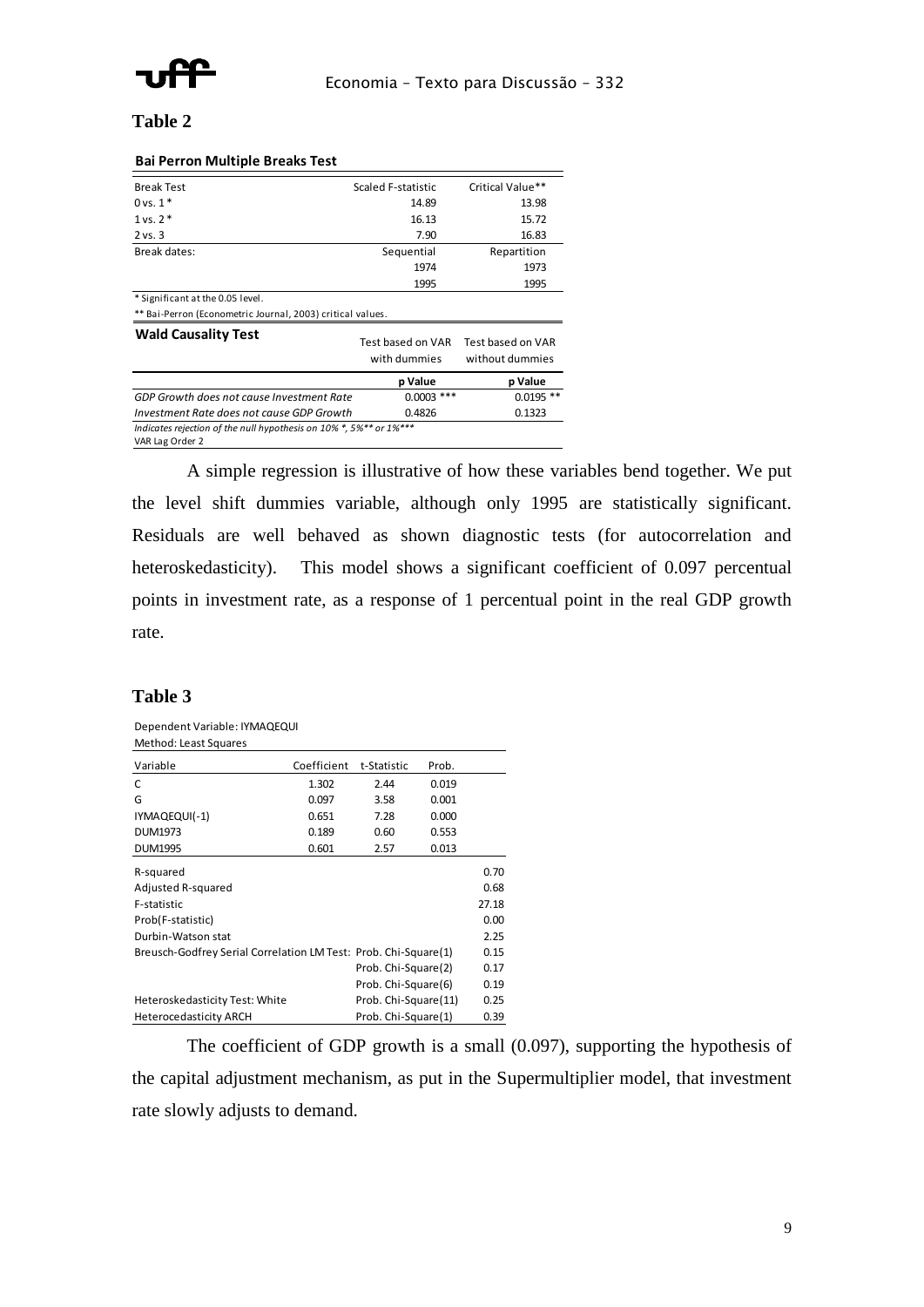<u>.</u>

### **IV Final Demand and Investment Growth.**

Autonomous expenditures are what Garegnani (1962) called 'Final Demand' minus the induced consumption of the wage bill. Since we are only interested in the investment function, there is no estimation of a consumption function, and we use the concept of Final Demand. By definition, they are the expenditures that do not directly create productive capacity for the private sector inside the economy. This include the whole of public expenditures (including public investment), aggregate exports, household consumption and some expenditures that are often classified as private investment but do not create directly productive capacity, such as most of residential investment (purchase of housing for habitation by families) and many managerial discretionary expenditures by firms (R&D expenditures, for instance), as well.

The Final Demand index considers aggregate exports, household consumption, GFCF in structures<sup>2</sup> and public expenditures, that, as is classified by Brazilian National Accounts, comprises only government consumption, not investments. Since there is no disaggregate GFCF in structures by sector, this series includes residential housing, government, and companies' expenditures on buildings. As shown in Miguez et al (2013), in 2009 almost 50% of this kind of GFCF is household's Residential investment and 27% is government investment. So, the difference from what Garegnani (1962) called Final Demand is only public investments in equipment, which in Brazil is a tiny proportion of aggregate investment.<sup>3</sup>

Graph 2 shows the annual growth rate of Final Demand (in right axis) and investment rate in equipment (in the left axis). The visual perception is that both series tend to change together, with investment rate slowly following the Final Demand movement, agreeing with the gradual character of the flexible accelerator process. While between 2003 until 2008 Final Demand suddenly growth at a higher pace,

<sup>&</sup>lt;sup>2</sup> Final demand index is built by author taken as source the Annual and Quarterly National Account (IBGE), 2010 and 2000 releases. Moving base index of family's consumption, government consumption expenditures, exports and GFCF structures with the same weight of the year before, in their current value sum. The index is then chained to build the quarterly rates of growth from the same quarter of the year before. Since the series suffer from a change in methodology in 1996 they were chained to avoid level breaks. Equipment's GFCF is the quarterly index of (1995=100) taken from Institute for Applied Economic Research (Ipea) (index base 1995=100) last access on November  $27<sup>th</sup>$ ,  $2017$  in http://www.ipea.gov.br/cartadeconjuntura/index.php/2017/11/17/indicador-ipea-de-fbcf-setembro-e-3o-trimestre-de-2017/.

 $3$  Others GFCF expenditures released by IBGE is also not considered in this index, since most of them, as shown by Miguel et al (2013) the main responsible for this kind of expenditure are the farms companies, which is actually cattle purchases. Anyway, it's small weigh in total GFCF implies that it would have almost no effect on Final Demand dynamics.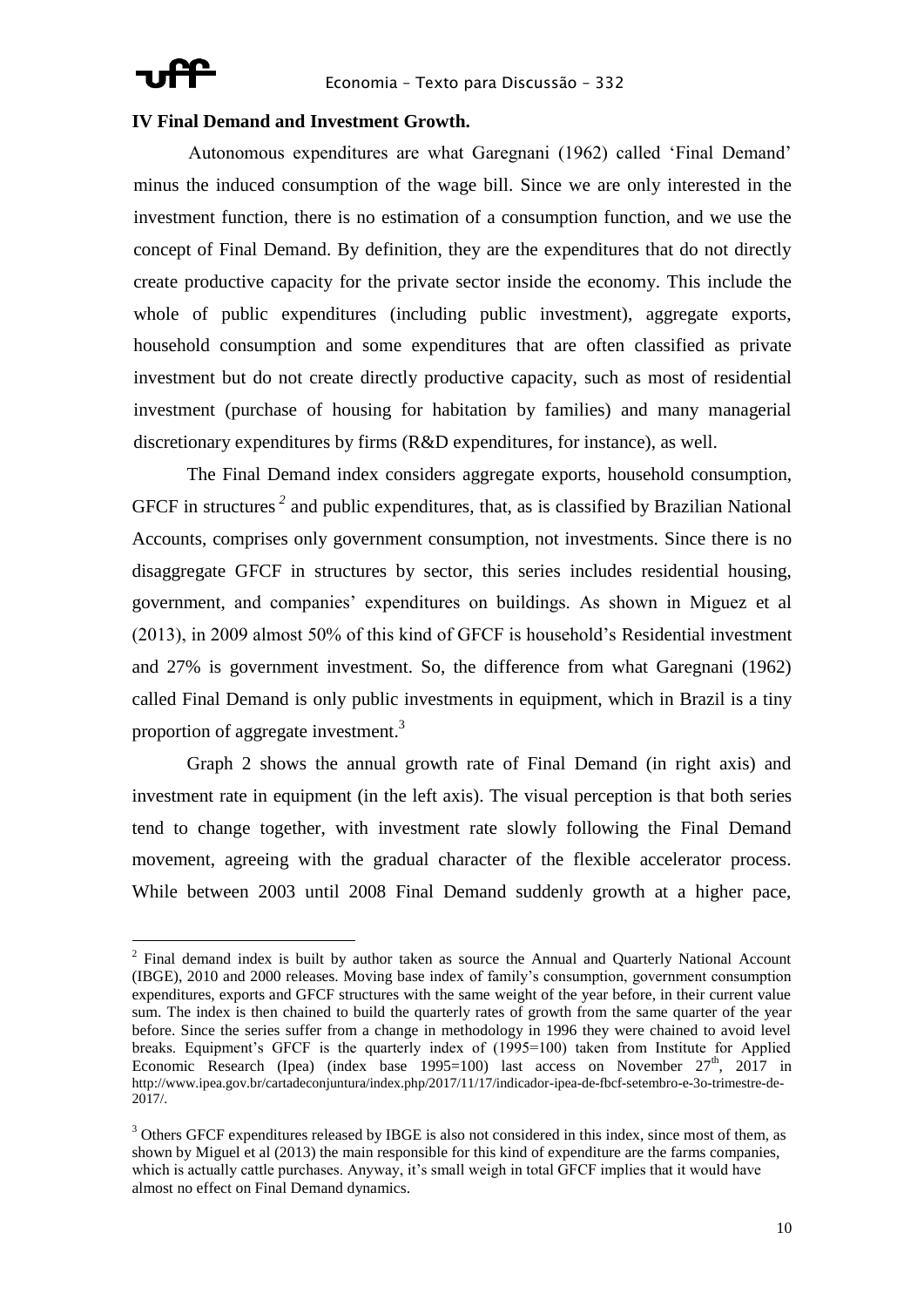

investment rate gradually begins to rise. In 2008 Final Demand falls, followed by investment rate. The countercyclical economic policy<sup>4</sup> influences a punctual reaction of demand that quickly returned to a decline movement, intensified since 2013, and once again with a very smooth (now downhill) reaction of the investment rate.

**Graph 2**

<u>.</u>



Since this sample is too small to model with econometrics, we opt to investigate the quarterly series of investment growth rate and Final Demand growth rate. Graph 3 shows that the similarity of movement between Final Demand and investment is quite remarkable. Both series fall in the mid-1990s and start to rise together after 2003. The great world financial 2008 crisis has a huge impact on investment growth, lowering its average level but also increasing its variance. After diving in the 2010's, both start to upsurge in 2016. Investment growth rate just steps above negative range in 2017.

 Barbosa, N. (2010), "Counter-Cyclical Policy in Brazil: 2008-09", Journal of Globalization and Development 1 (1), Article 13, available at [www.bepress.com/jgd/vol1/iss1/art13.](http://www.bepress.com/jgd/vol1/iss1/art13)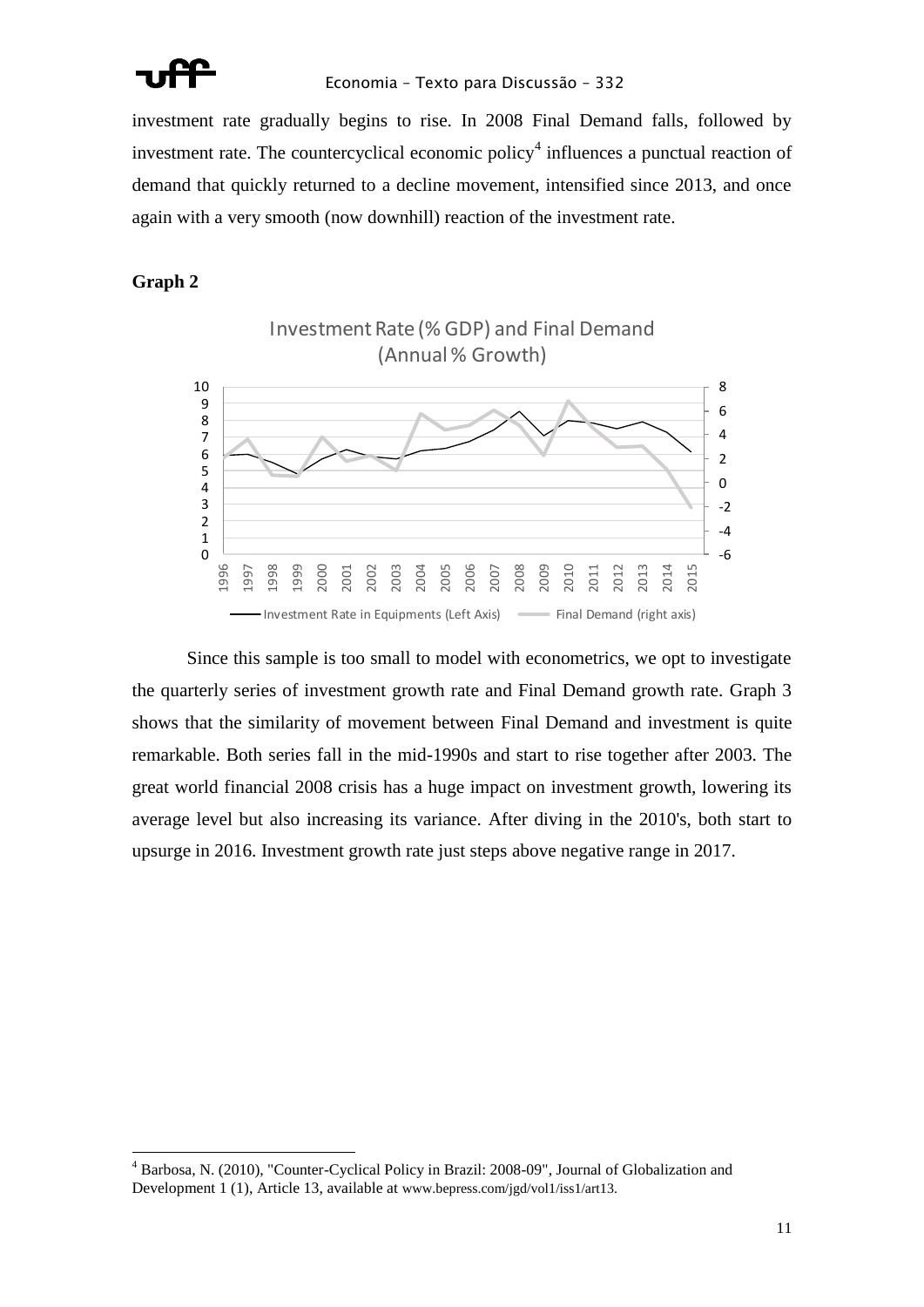



**Graph 3**

The relation between real investment growth rate and Final Demand growth rate is also a strong one. Since the series presented in graph 2 suffer from a change in methodology in 1996 (although they are chained to avoid level breaks), in the tests and models the sample considered range from the first quarter of 1996 till the second quarter of 2017.

Lee e Strazicich (2003) results indicate non-rejection of the unit root hypothesis. Interesting enough, demand breaks at 2008 third quarter and investment breaks after that, at 2008 fourth quarter. The procedure by Lutkepohl et al. (2004) is used to test for the cointegration rank of a VAR process with a level shift at an unknown time. Results indicate that both series cointegrate.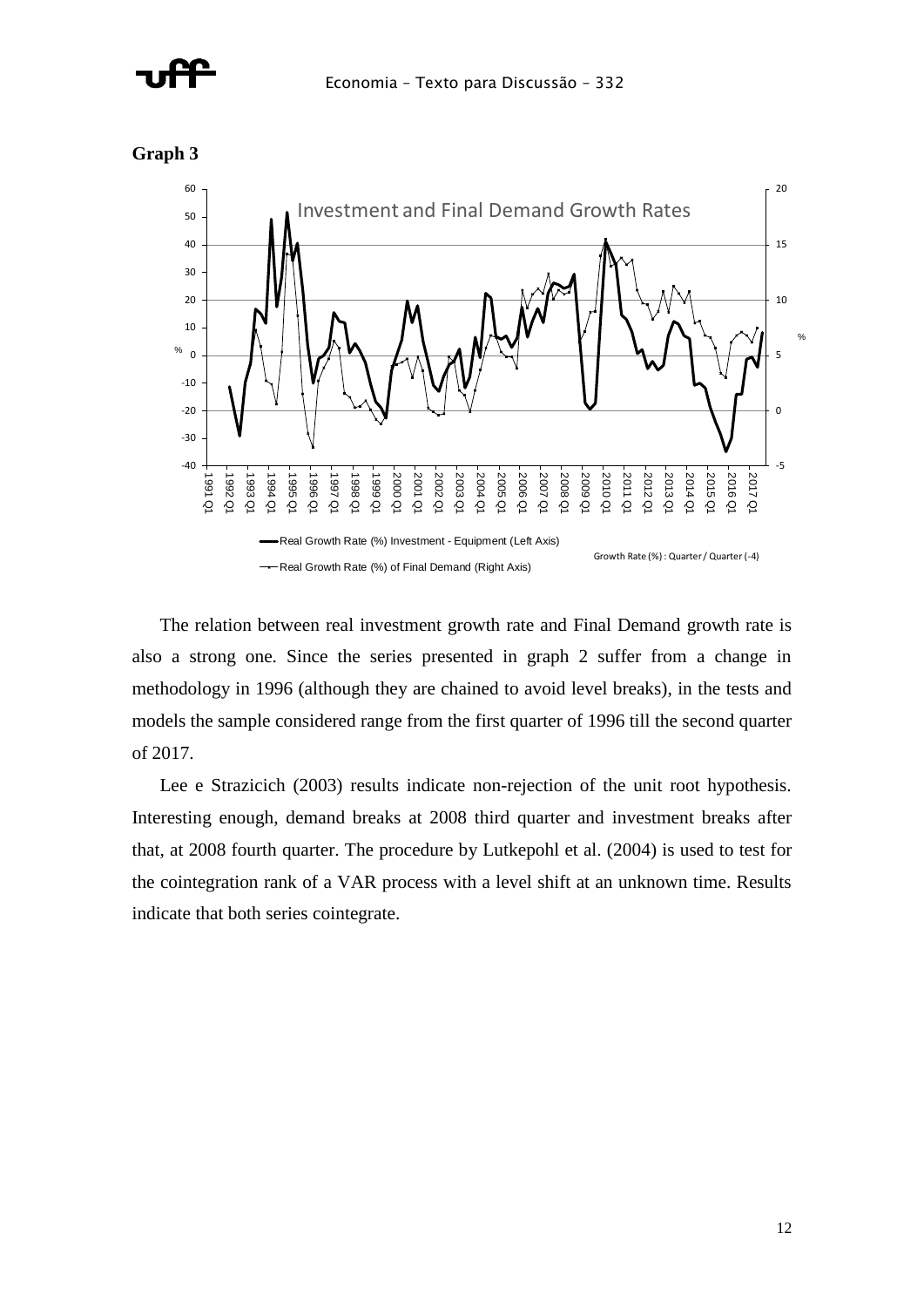

### **Table 4**

### **Lee Strazicich Unit Root Test**

|                                                                              |                                         | Investment           |       | <b>Unproductive Demand</b> |  |
|------------------------------------------------------------------------------|-----------------------------------------|----------------------|-------|----------------------------|--|
|                                                                              |                                         | $-2.34$              |       | $-2.39$                    |  |
|                                                                              | Critical values for the test statistic: |                      |       |                            |  |
|                                                                              |                                         | 1% 5% 10%            |       |                            |  |
|                                                                              |                                         | $-4.54 - 3.84 - 3.5$ |       |                            |  |
|                                                                              | Determinist regressors: level           |                      |       |                            |  |
| Indicates rejection of the unit root null hypothesis on 10% *, 5%** or 1%*** |                                         |                      |       |                            |  |
| General to specific method to the lag choice                                 |                                         |                      |       |                            |  |
| Lutkepohl et all Cointegration Test                                          |                                         |                      |       |                            |  |
|                                                                              | test                                    | 10pct                | 5pct  | 1 <sub>pct</sub>           |  |
| $r \leq 1$                                                                   | 2.48                                    | 3.00                 | 4.12  | 6.89                       |  |
| r=0                                                                          | $20.8***$                               | 10.45                | 12.28 | 16.42                      |  |

*Trace statistic , without linear trend in shift correction*

Since standard Granger-causal inference is invalid for integrated time series, Todda Yakamoto (1994) procedure is used to test the causality. The results on Table 5 indicates the direction of causality is from Final Demand to investment growth. It's worth noting that this result is robust either if a dummy variable for the 2008 crisis is inserted (as suggested by Lee Strazicich test) or not, or even else if the standard Wald test for stationarity variables is implemented.

### **Table 5**

| <b>Causality Test</b>                                              | Todda Yakamoto with<br>dummies | Todda Yakamoto<br>without dummies |
|--------------------------------------------------------------------|--------------------------------|-----------------------------------|
|                                                                    | p Value                        | p Value                           |
| Final Demand does not cause Investment Hypothesis                  | $0.00***$                      | $0.00**$                          |
| Investment does not cause Final Demand Hypothesis                  | 0.32                           | 0.46                              |
| Indicates rejection of the null hypothesis on 10% *, 5%** or 1%*** |                                |                                   |
| VAR Lag Order 9                                                    |                                |                                   |

The Bai-Perron test indicates a break in the relation between demand and investment on the fourth quarter of 2008. This break is modeled by a level dummy and an intercept change in a classical Regression. The results show that world great 2008 crisis lowered dramatically the investment growth level but also increased the elasticity of reaction to Final Demand changes. Residuals are well behaved as shown by diagnostic tests (for autocorrelation and heteroskedasticity).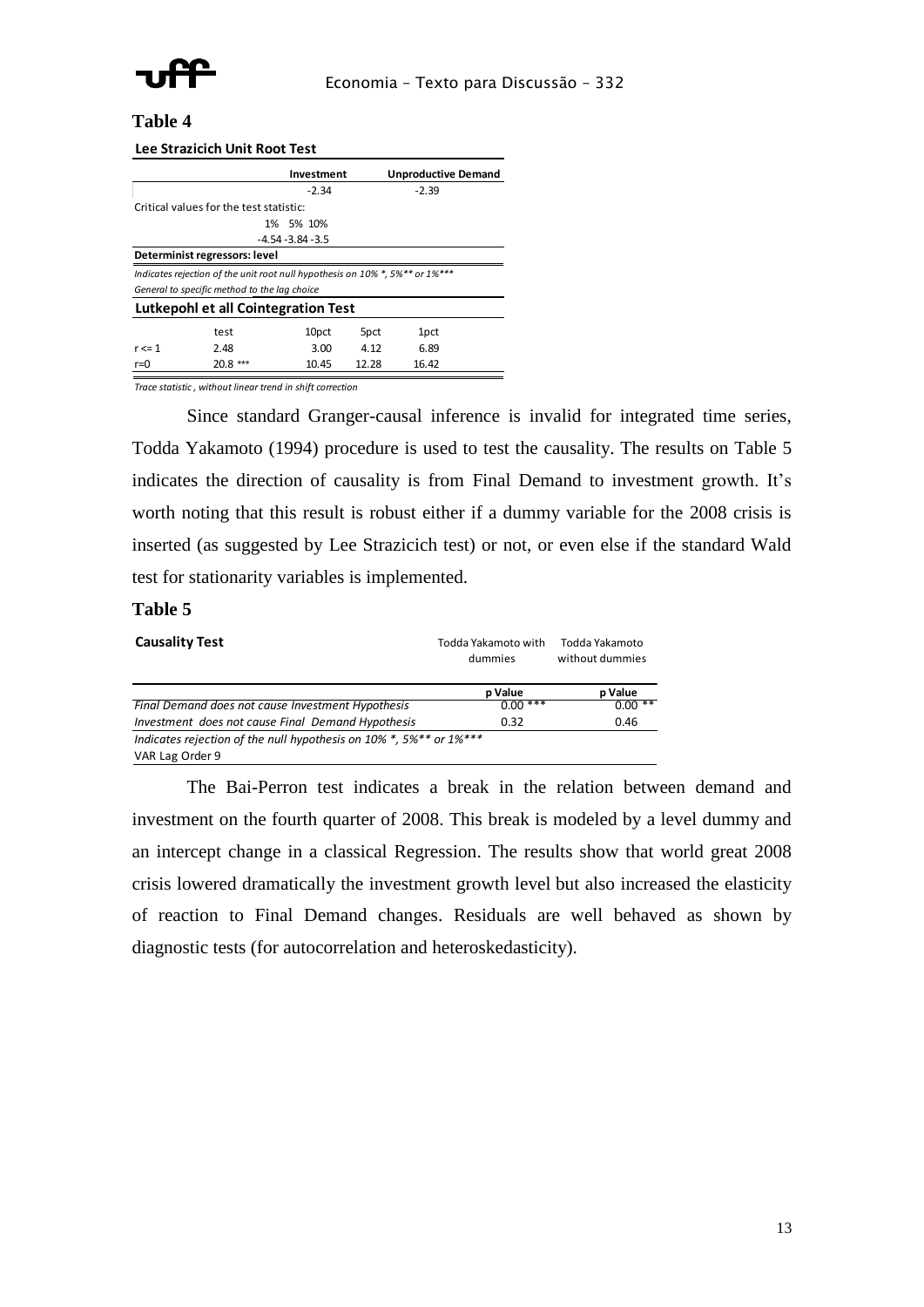

### **Table 6**

| <b>Break Test</b>                | Scaled F-statistic | Critical Value** |
|----------------------------------|--------------------|------------------|
| $0$ vs. $1*$                     | 56.24              | 13.98            |
| $1$ vs. $2*$                     | 9.25               | 15.72            |
| Break dates:                     | Sequential         | Repartition      |
|                                  | 2008Q4             | 2008Q4           |
| * Significant at the 0.05 level. |                    |                  |
|                                  |                    |                  |

\*\* Bai-Perron (Econometric Journal, 2003) critical values.

White heteroskedasticity-consistent standard errors & covariance Dependent Variable: GIMAQ Mothod: Loast S

| Method: Least Squares |  |  |
|-----------------------|--|--|
|                       |  |  |

| Variable                                           | Coefficient         | t-Statistic | Prob. |
|----------------------------------------------------|---------------------|-------------|-------|
| C                                                  | $-5.686$            | 0.889       | 0.000 |
| <b>GZIMPROD</b>                                    | 2.349               | 0.206       | 0.000 |
| DUM2008Q4*GZIMPROD                                 | 2.241               | 0.579       | 0.000 |
| DUM2008Q4                                          | $-37.934$           | 4.599       | 0.000 |
| AR(1)                                              | 0.347               | 0.174       | 0.049 |
| MA(4)                                              | $-0.825$            | 0.050       | 0.000 |
| R-squared                                          |                     |             | 0.85  |
| Adjusted R-squared                                 |                     |             | 0.84  |
| F-statistic                                        |                     |             | 87.64 |
| Prob(F-statistic)                                  |                     |             | 0.00  |
| Durbin-Watson stat                                 |                     |             | 1.92  |
| <b>Breusch-Godfrey Serial Correlation LM Test:</b> | Prob. Chi-Square(1) |             | 0.33  |
|                                                    | Prob. Chi-Square(2) |             | 0.61  |
|                                                    | Prob. Chi-Square(3) |             | 0.42  |
|                                                    | Prob. Chi-Square(6) |             | 0.33  |
|                                                    |                     |             |       |

Gregory Hansen test confirms the above result. First, it points to a cointegrating relation between investment and Final Demand. Second, it also indicates a huge diminish of the intercept level after the 2008 great crisis and, third, it indicates an increase of the elasticity of investment reaction to Final Demand changes.

### **Table 7**

### **Gregory-Hansen Cointegration Test**  Notrend model

| <u>ivulienu inuuei</u>                  |          |         |           |
|-----------------------------------------|----------|---------|-----------|
| Dependent variable: glmag               |          |         |           |
|                                         | Estimate | t value | Pr(>  t ) |
| (Intercept)                             | $-6.29$  | $-3.31$ | 0.00      |
| gzimprod                                | 2.30     | 7.35    | 0.00      |
| `D2009 Q2`                              | $-41.79$ | $-7.60$ | 0.00      |
| `D2009 Q2gzimprod`                      | 2.77     | 4.51    | 0.00      |
| Test statistic -7.023948                |          |         |           |
| Critical values for the test statistic: |          | 1%      | 5%        |
|                                         |          | $-5.47$ | $-4.95$   |
| With 3 chosen from 11 lags              |          |         |           |
| Method used: BIC                        |          |         |           |

### **V Conclusions.**

The results strongly confirm the supermultiplier model hypothesis about productive investment**.** Both annual and quarterly data estimations endorse the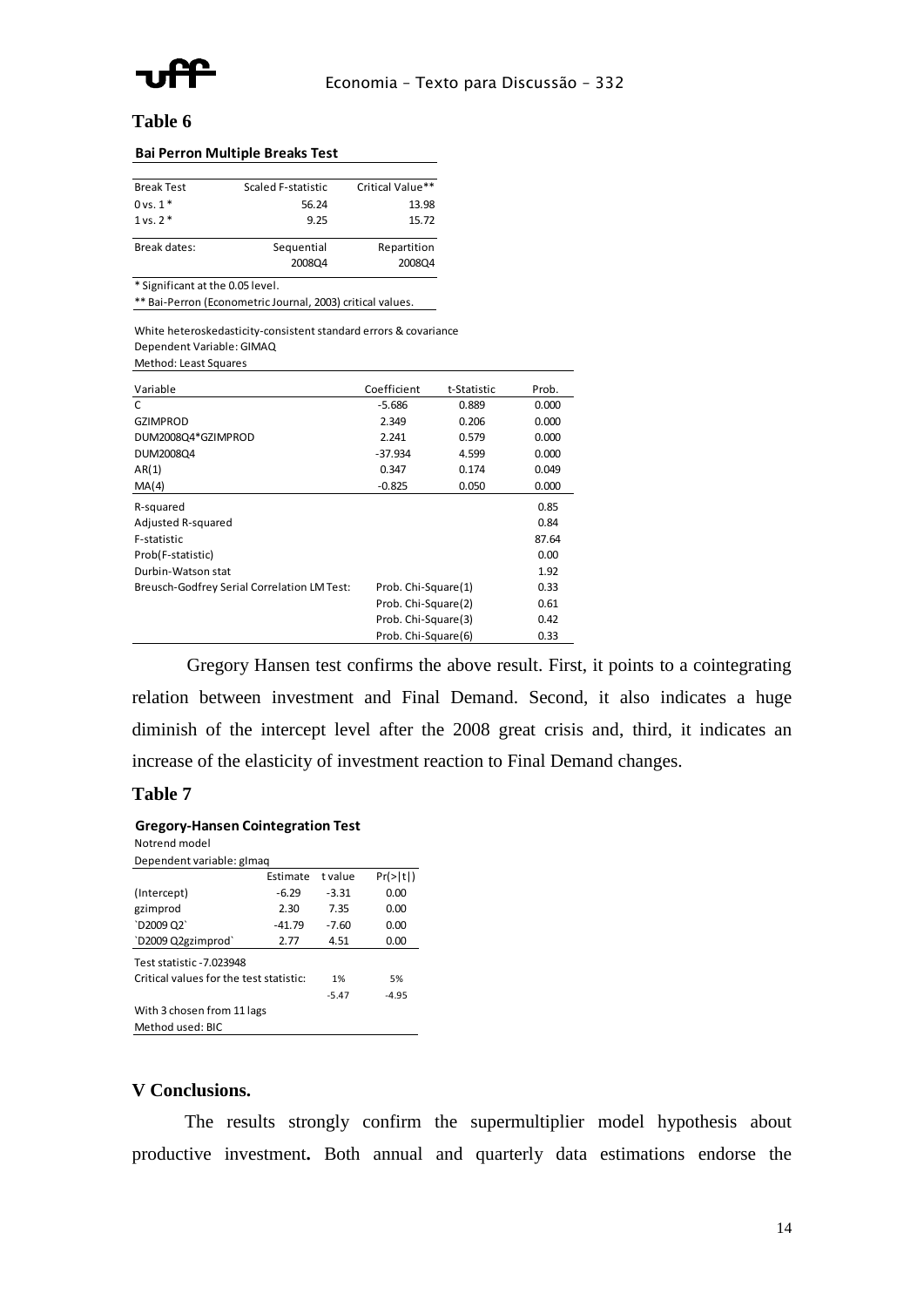hypothesis that (non-capacity creating components of the) demand lead productive investment in the Brazilian economy.

For the annual data, exogeneity test shows that GDP growth Granger causes (but is not caused by) investment rate. The coefficient of GDP growth is small (0.097), supporting the hypothesis of the capital adjustment mechanism, as put in the Supermultiplier model, that investment rate slowly adjusts to demand. Bay Perron test finds (changing mean) structural changes in 1973 (probably related to the oil crisis) and 1995 (that marks the beginning of monetary stability in Brazilian economy).

For quarterly data, tests also show that Final Demand growth rate leads productive investment growth rate. There is a break in this relation in 2008. The investment growth average drops intensely and keeps at this new lower level. At the same time, Final Demand-elasticity in investment function rises. The increase in elasticity could be a sign of a stronger reaction to an increase in demand because of counter-cyclical policy measures that intended to boost investments, adopted in the aftermath of the 2008 great world crisis. But, at the same time, a higher elasticity indicates a higher fall of investment when demand drops. Indeed, investment plummets after Brazilian government started restrictive fiscal and monetary policies. This new scenario of the Brazilian economy is not only of lower investment growth but also a more unstable one.

## **References**

ALLAIN, O. Tackling the instability of growth: A kaleckian model with autonomous demand expenditures. 2013.

AVANCINI, D. FREITAS, F. AND BRAGA, J. Investimento e Crescimento Liderado Pela Demanda: um estudo para o caso brasileiro com base no modelo do Supermultiplicador Sraffiano. 43° Encontro Nacional de Economia. (ANPEC, 2015. Florianópolis (SC).

BAI, J.; PERRON, P. Computation and analysis of multiple structural change models. Journal of Applied Econometrics, v. 18, p. 1–22, 2003.

CESARATTO, S.; SERRANO, F.; STIRATI, A. Technical change, effective demand and employment. Review of Political Economy, v. 15, n. 1, p. 33 52, 2003.

CHENERY, H. Overcapacity and the acceleration principle. Econometrica, v. 20, n. 1, 1952.

CHIRINKO, R. S. Business fixed investment spending: Modmodel strategies, empirical results and policy implications. Journal of Economic Literature, v. 31, p. 1875–1911, 1993.

FEIJÓ, C. CORRÊA, M. AND BRAGA, J. M. 2018 "Developmentalism and the determinants of Investment". Brazilian Keynesian Review. Volume 4 n.1 (Julho/2018), forthcoming.